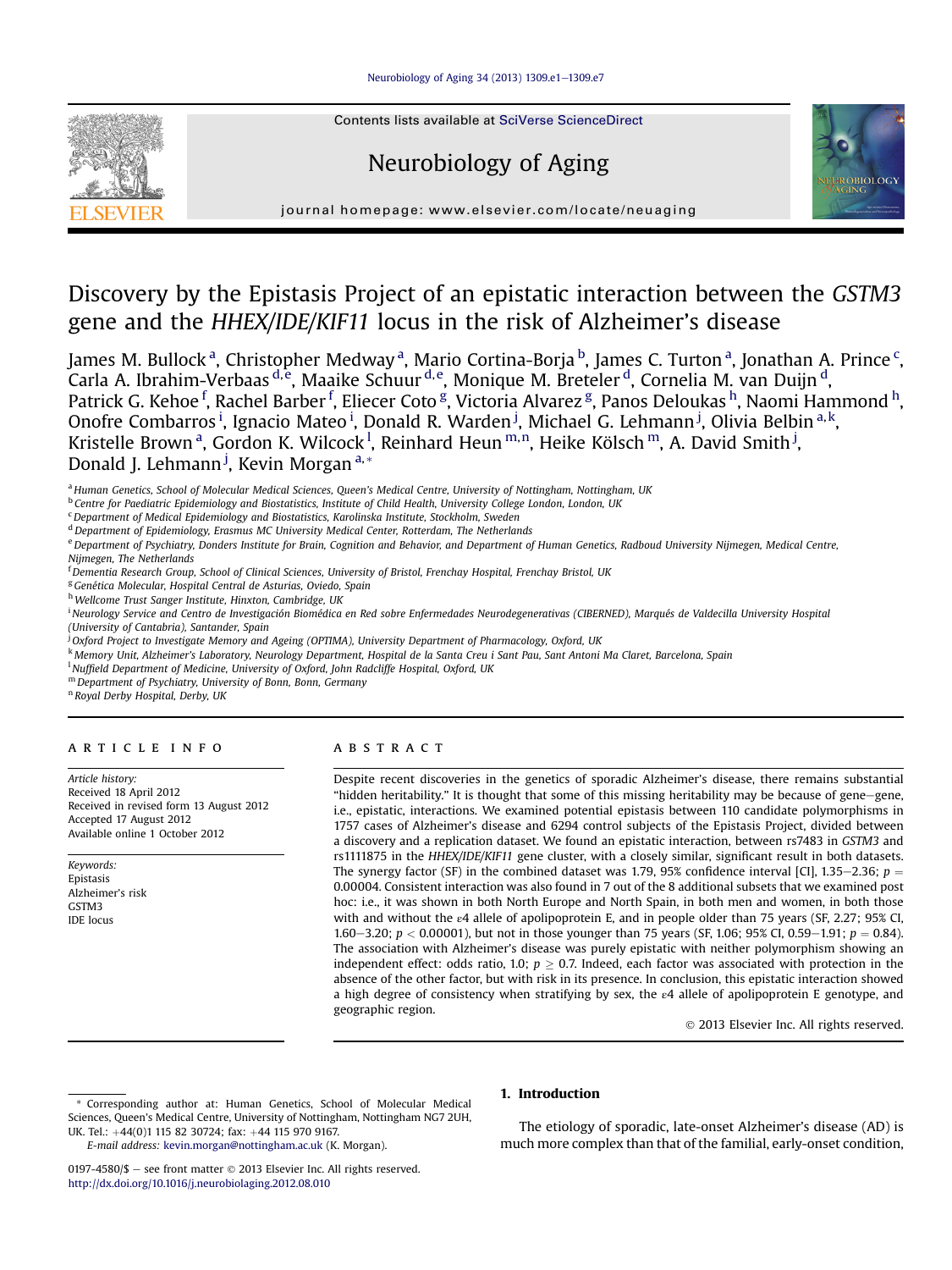<span id="page-1-0"></span>which displays dominant Mendelian inheritance. The former depends on both genetic and environmental factors. Uncovering those factors is made difficult by the small effect size each exhibits. For many years, only the  $\varepsilon$ 4 allele of apolipoprotein E (APOE $\varepsilon$ 4) was known as a susceptibility allele for sporadic AD. Recently, other reproducible gene candidates, such as PICALM, CLU, CR1, and BIN1 [\(Harold et al., 2009](#page-5-0); [Lambert et al., 2009](#page-6-0); [Seshadri et al., 2010](#page-6-0)), have been identified through genome-wide association studies (GWAS). However, their small effect sizes (odds ratios  $\leq$ 1.5) mean that there still remains much heritability to uncover [\(Manolio et al., 2009\)](#page-6-0). This is believed to be primarily because of the genetically complex and heterogeneous nature of the disorder, with interactions between multiple genetic mutations and polymorphisms, as well as between those and other, nongenetic, factors [\(Bertram and Tanzi, 2004](#page-5-0)).

The term, epistasis, was originally coined approximately 100 years ago by William Bateson to represent the masking of one allelic locus by another [\(Bateson, 1910](#page-5-0)). Although it has sometimes been used in a wider sense, we use the term here conventionally, i.e., when an increased risk is only seen in the presence of 2 genetic factors and not seen when they act apart. Such interactions may be one cause of the hidden heritability mentioned above. In such cases, studies that examine single loci individually, such as GWAS, will fail to detect an effect. Examples of epistasis in genetic studies on Alzheimer's disease have been reviewed by [Combarros et al. \(2009a\).](#page-5-0)

Though GWAS have proven effective in detecting single-locus effects, such an unbiased approach might not be appropriate for the study of epistasis. A typical GWAS may examine perhaps 500,000 loci but the number of potential 2-way interactions between those 500,000 loci is more than 100 billion  $(10^{11})$ . In order therefore to reduce the number of potential interactions to a manageable figure, a hypothesis-driven approach might be required.

The approach we adopted is shown in Fig. 1 (Study design). We first carried out a systematic review of claims of epistasis in sporadic AD [\(Combarros et al., 2009a\).](#page-5-0) From that investigation, we selected 31 genes, involved in 32 interactions, with biological plausibility and previous evidence of association with AD. We have previously replicated several of those interactions [\(Combarros et al.,](#page-5-0) [2009b](#page-5-0), [2010;](#page-5-0) [Heun et al, 2012](#page-6-0); [Kölsch et al., 2012](#page-6-0); [Lehmann et al.,](#page-6-0) [2012\)](#page-6-0). In this study, we looked instead for potential binary interactions not previously examined. To do that, we used a discovery

dataset of 1366 AD cases and 1184 controls and a replication set of 391 AD cases and 5111 controls, both drawn from the Epistasis Project (Fig. 1).

We discovered and replicated an interaction between two single nucleotide polymorphisms (SNPs), rs7483 and rs1111875. Rs7483 is in the GSTM3 gene, encoding glutathione S-transferase  $\mu$ 3, involved in the detoxification of products of oxidative stress in the brain ([Mannervik and Danielson, 1988](#page-6-0)). Rs1111875 is in the gene cluster of the hematopoietically expressed homeobox (HHEX), the insulindegrading enzyme (IDE), and the kinesin family member 11 (KIF11). Associations with AD have previously been reported in this region ([Carrasquillo et al., 2010](#page-5-0)).

# 2. Methods

# 2.1. Subjects

The Epistasis Project aims to study interactions between genetic loci that affect the risk of AD. It is a collaboration of 7 AD research groups: Bonn, Bristol, Nottingham, Oviedo, Oxford (OPTIMA), Rotterdam, and Santander. Sample characteristics by geographic region are given in [Supplementary Table 1.](#page-5-0) All AD cases were diagnosed "definite" or "probable" by Consortium to Establish A Registry for Alzheimer's Disease (CERAD) ([Mirra et al.,1993\)](#page-6-0) or National Institute of Neurological and Communicative Disorders and Stroke and the Alzheimer's Disease and Related Disorders Association (NINCDS-ADRDA) ([McKhann et al., 1984\)](#page-6-0) criteria. AD cases were sporadic, i.e., possible autosomal dominant cases were excluded, based on family history. The median ages (interquartile ranges) of cases were 79.0 (73.0–85.2) and of controls were 76.9 (71.3–83.0). Full details of our sample sets and genotyping methods are given elsewhere [\(Combarros et al., 2009b\).](#page-5-0) Rs7483 and rs1111875 were directly genotyped, not imputed. Research ethics approval was obtained by each of the participating groups [\(Supplementary Table 2](#page-5-0)). All participants of the study gave informed written consent.

### 2.2. Selection and screening of candidate interactions

Fig. 1 describes our study design in detail. Major features included: a systematic literature review of epistasis in sporadic AD



Fig. 1. Study design. Experimental design for selecting genes and single-nucleotide polymorhphisms (SNPs) for study in the Epistasis Project.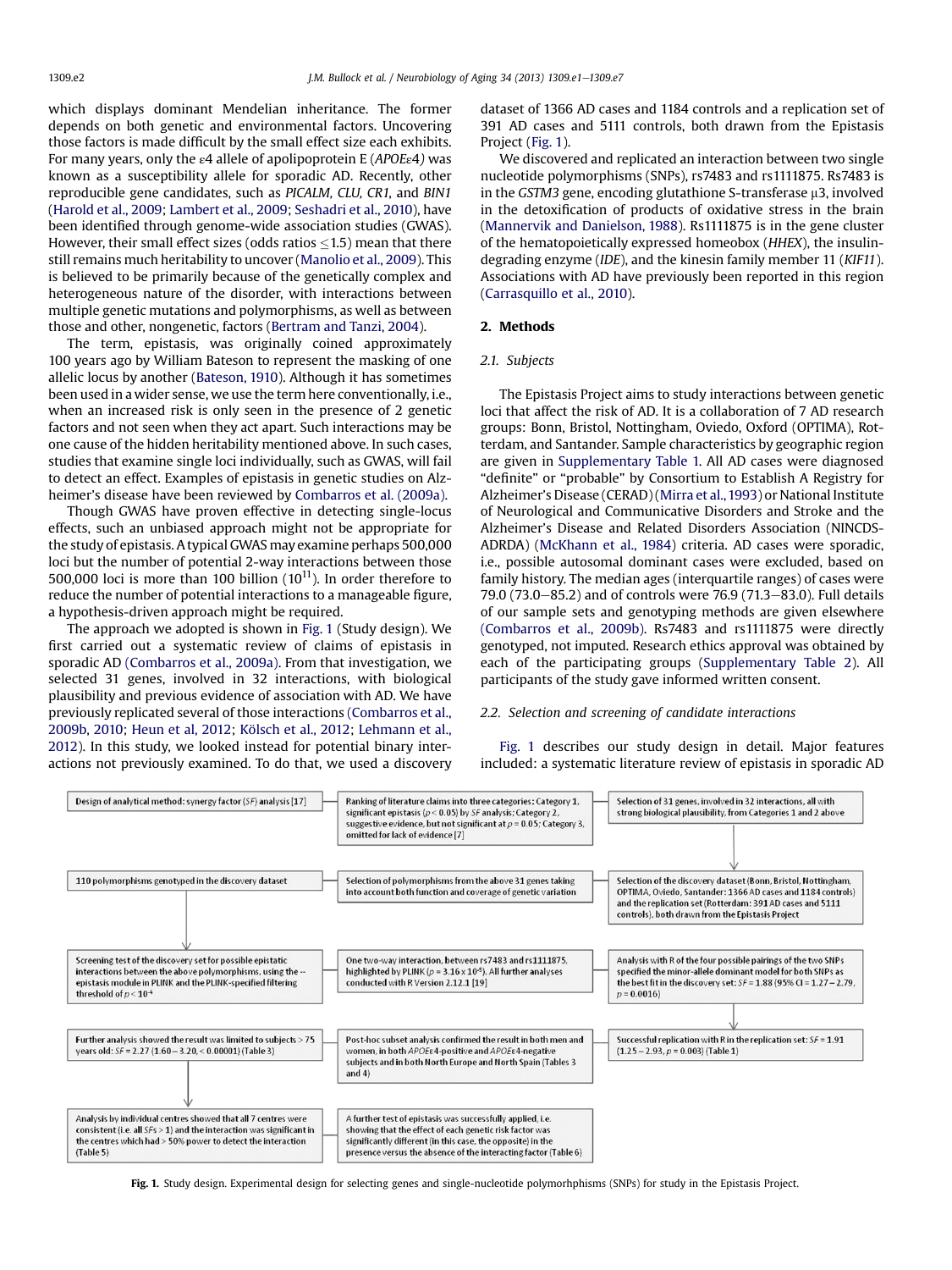<span id="page-2-0"></span>[\(Combarros et al., 2009a\)](#page-5-0); the selection of 110 polymorphisms in 31 genes with previous evidence of interactions; the screening of potential interactions in a discovery dataset, followed by the replication of the highlighted interaction in a separate set, and further subset analysis to confirm the interaction [\(Fig. 1\)](#page-1-0).

#### 2.3. Statistical analysis

For screening the –epistasis module in the PLINK (version 1.07) whole-genome analysis toolkit was used, with the recommended filtering threshold of  $p < 10^{-4}$  [\(Purcell et al., 2007\)](#page-6-0). For all further analyses [\(Fig.1](#page-1-0)), we used logistic regression models in R Version 2.12.1 [\(R Development Core Team, 2008](#page-6-0)), controlling for age, study center, sex, and APOEε4 genotype in all analyses. The best fitting model was selected using Akaike's Information Criterion. Analyses were carried out first in the 6-center discovery set [\(Fig. 1\)](#page-1-0), then in the Rotterdam replication set.We analyzed each center independently, as well as the 2 geographical regions of North Europe (Bonn, Bristol, Nottingham, Oxford, and Rotterdam) and North Spain (Oviedo and Santander). In addition we also examined the interaction (identified in our screen, see section 3.1.) when stratified by age, sex, or APOEε4 genotype, and the 3-way interactions of these 2 SNPs with age, sex, and APOEε4.

Heterogeneity among centers and overdispersion was controlled for as described elsewhere ([Combarros et al., 2010](#page-5-0)). Epistasis was established using synergy factor (SF) analysis; this approach measures the size and significance of an interaction ([Cortina-Borja](#page-5-0) [et al., 2009\)](#page-5-0). It is calculated as the ratio of the observed odds ratio for both factors combined to the predicted odds ratio assuming independent effects of each factor. A brief explanation of SF analysis is given in Box 1 of [Combarros et al. \(2009a\)](#page-5-0); a full explanation is given in [Cortina-Borja et al. \(2009\).](#page-5-0) Power calculations were based on the observed SF values, using the method described previously ([Cortina-Borja et al., 2009](#page-5-0)). Allelic frequencies between North Spain and North Europe were compared using Fisher's exact test. All tests of significance and power calculations were 2-sided.

#### 2.4. Exploring functional mutations

In an attempt to understand the functional basis of the interaction, we established the linkage disequilibrium block in which the SNPs were operating using SNAP Proxy [\(Johnson et al., 2008\)](#page-6-0). SNPnexus and F-SNP were used to prioritize functional proxies within these loci ([Chelala et al., 2009;](#page-5-0) [Lee and Shatkay, 2008](#page-6-0)). We also used publically available expression data for quantitative trait loci to identify polymorphisms regulating the expression of interacting genes and Fun-Coup to explore any evidence of biological interaction [\(Alexeyenko](#page-5-0) [and Sonnhammer, 2009;](#page-5-0) [Dixon et al., 2007](#page-5-0); [Myers et al., 2007](#page-6-0)).

# 3. Results

# 3.1. Screening for interactions

A single 2-way interaction, between rs7483 in GSTM3 and rs1111875 in the HHEX/IDE/KIF11 gene cluster, was highlighted by the –epistasis module in PLINK among the 110 candidate polymorphisms in the 6-center discovery cohort as being below the filtering threshold, i.e.,  $1 \times 10^{-4}$ ; odds ratio, 0.67;  $p = 3.16 \times 10^{-5}$ . This threshold was used to identify potential interactions that possibly merit further study. The minor allele frequency of rs7483 (A allele) was 29% in North Europe and 26.5% in North Spain, while that of rs1111875 (A allele) was 41% in North Europe and 37% in North Spain ([Supplementary Table 3\)](#page-5-0). Genotype distributions in all 7 centers are given in [Supplementary Table 4](#page-5-0).

Analysis with R allowed for the specification of the interaction model used in the logistic regression calculations, as well as for controlling for covariates. Of the 4 combinations of minor or major allele-dominant pairings for the 2 SNPs, the best fit by Akaike's Information Criterion and the greatest significance was observed with a minor allele-dominant model for both SNPs (SF, 1.88; 95% confidence interval [CI], 1.27–2.79,  $p = 0.0016$ ) in the discovery set (Table 1).

Calculating the interaction in the Rotterdam replication set produced consistent results, with the same model showing the best fit. This was further reinforced when all 7 centers were combined (Table 1). Examining the odds ratio of each factor separately showed that neither SNP was independently associated with AD, i.e., all odds ratios were very close to 1.0 ([Table 2\)](#page-3-0).

The 3-way interaction of the 2 SNPs with age as a continuous variable was significant ( $p = 0.002$ ), as was that with age  $\pm 75$  years  $(p = 0.02)$ , but not that with age  $\pm 80$  years ( $p = 0.06$ ) (the median ages of cases and controls were 79.0 and 76.9 years, respectively). There were no 3-way interactions with sex or  $APOEe4$  ( $p = 0.38$  and 0.86, respectively).

#### 3.2. Post hoc stratification

Because the 2-way interaction between rs7483 in GSTM3 and rs1111875 in the HHEX/IDE/KIF11 gene cluster (Table 1) would not survive strict Bonferroni correction for all potential binary interactions ( $n = 5995$ ), we conducted subset analysis to confirm the generality of the result. In the combined dataset ([Table 3\)](#page-3-0), significant results were found in men and women, and also in those with at least 1 copy of  $APOE\epsilon 4$  ( $APOE\epsilon 4$ ) and those without ( $APOE\epsilon 4$ ). In contrast, stratification by age produced a clear difference: highly significant results were seen in people older than the age of 75 years ( $p < 0.00001$ ), but not in those younger than 75 ( $p = 0.84$ ) [\(Table 3](#page-3-0)). Further analysis was therefore restricted to people older than 75 years (Tables  $4-6$ ).

# 3.3. Consistent effects between regions and centers

The results from the 2 geographic regions, North Europe and North Spain, were consistent ([Table 4](#page-3-0)), as were those of the 7 centers ([Table 5](#page-3-0)). All 7 SFs pointed in the same direction (SF  $>1$ ) including the 4 sets with low power  $(13\text{%-}24\text{%)}$  to replicate the interaction [\(Table 5\)](#page-3-0). Additionally, the 2 sets with >50% power to detect the interaction reached significance (Rotterdam: SF, 2.03; 95% CI, 1.26–3.26;  $p = 0.0036$ ; and Santander: SF, 3.58; 95% CI, 1.39–9.22;  $p = 0.009$ ). There was heterogeneity in the SF values between centers which is unsurprising, given the low power (<25%, [Table 5](#page-3-0)) in more than half of the centers. However, we controlled for this heterogeneity in all combined analyses.

#### 3.4. The epistatic effect

The 2 interacting risk factors were the GSTM3 rs7483 A allele and the HHEX/IDE/KIF11 rs1111875 GG genotype. As a further test for

#### Table 1

Interaction in AD risk between  $rs7483$  AA $+$ AG versus GG and  $rs1111875$  GG versus GA+AA in the hypothesis-generating and replication datasets

| Dataset     | Numbers |      |     | Power <sup>a</sup> Adjusted <sup>b</sup> SF 95% CI |               | <i>p</i> value |
|-------------|---------|------|-----|----------------------------------------------------|---------------|----------------|
|             | Control | AD.  |     |                                                    |               |                |
| Discovery   | 982     | 1102 | 93% | 1.88                                               | $1.27 - 2.79$ | 0.0016         |
| Replication | 4939    | 375  | 81% | 1.91                                               | $1.25 - 2.93$ | 0.003          |
| Combined    | 5921    | 1477 | 99% | 179                                                | $1.35 - 2.36$ | 0.00004        |

Key: AD, Alzheimer's disease; APOEε4, the ε4 allele of apolipoprotein E; CI, confidence interval; SF, synergy factor.

<sup>b</sup> Controlling for age, study center, sex, and APOEε4 genotype.

<sup>&</sup>lt;sup>a</sup> Power to detect a synergy factor of 1.8 at  $p < 0.05$ .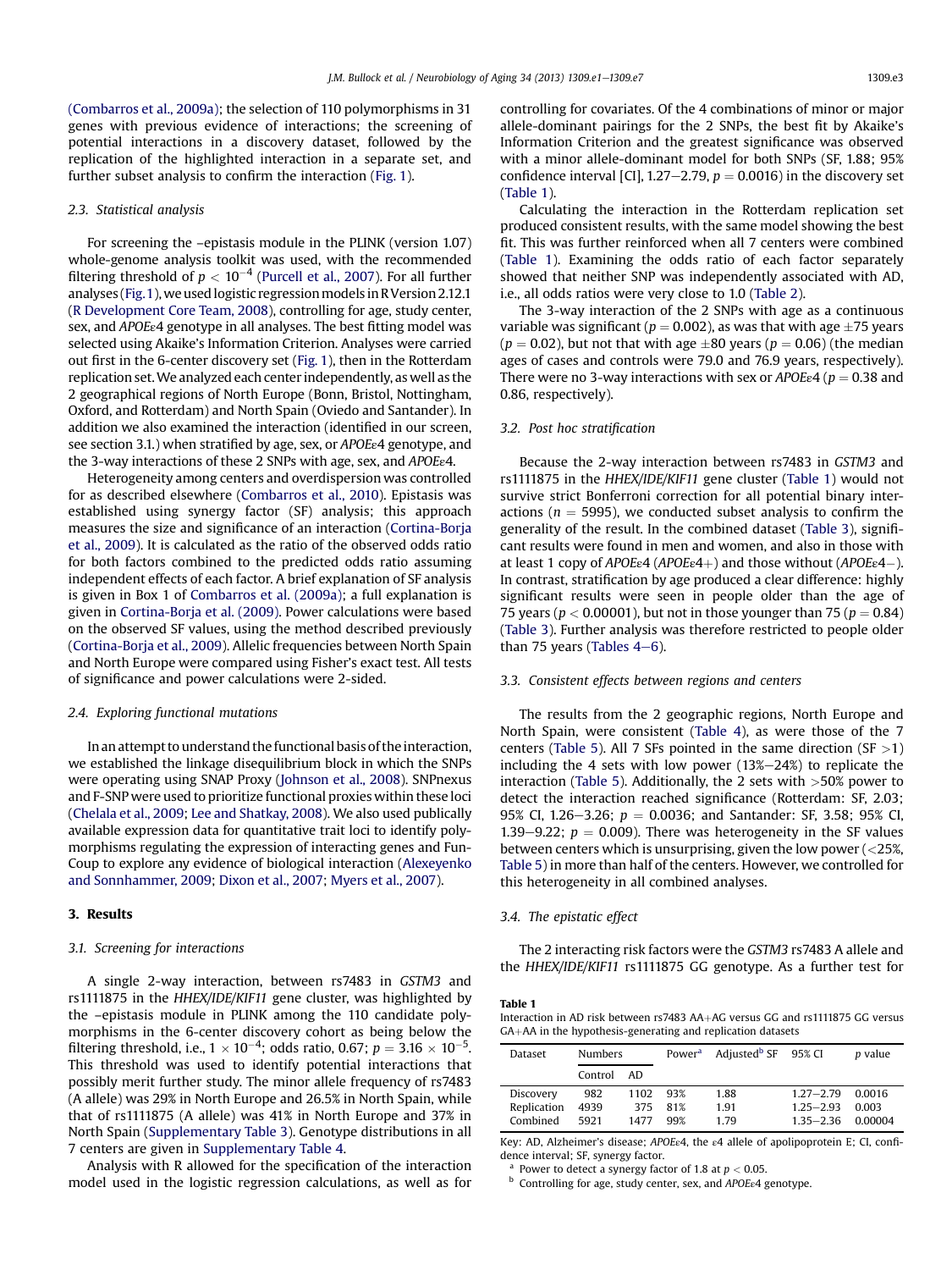#### <span id="page-3-0"></span>Table 2

Odds ratios of AD for rs7483  $AA + AG$  versus GG and rs1111875 GG versus GA $+AA$ 

| <b>SNP</b> | Dataset     | Adjusted <sup>a</sup> odds ratio | 95% CI        | p-value |
|------------|-------------|----------------------------------|---------------|---------|
| rs7483     | Discovery   | 0.96                             | $0.80 - 1.16$ | 0.68    |
|            | Replication | 0.97                             | $0.80 - 1.19$ | 0.80    |
|            | Combined    | 0.98                             | $0.86 - 1.12$ | 0.81    |
| rs1111875  | Discovery   | 1.01                             | $0.83 - 1.23$ | 0.92    |
|            | Replication | 1.02                             | $0.83 - 1.26$ | 0.85    |
|            | Combined    | 1.00                             | $0.87 - 1.14$ | 0.97    |

Key: AD, Alzheimer's disease; APOEε4, the ε4 allele of apolipoprotein E; CI, confidence interval; SNP, single nucleotide polymorphism.

<sup>1</sup> Controlling for age, study center, sex, and APOE<sub>E</sub>4 genotype.

epistasis, we examined the effect of each factor in the presence versus the absence of the interacting factor. Each factor was associated with an increased risk in the presence of the other factor and was protective in its absence [\(Table 6](#page-4-0)). Results obtained in the discovery and replication sets (data not shown) were consistent with those in the combined dataset ([Table 6\)](#page-4-0).

# 4. Discussion

# 4.1. Interpretation of results

We have identified an interaction associated with AD risk, between rs7483 in GSTM3 and rs1111875 in the HHEX/IDE/KIF11 gene cluster, in our discovery and replication datasets ([Table 1](#page-2-0)). Not only have we shown the interaction in our total dataset (1757 AD, 6292 controls), but to demonstrate the generality and robustness of the interaction, we also found it in post hoc analyses of an additional 7 out of 8 subsets. It was shown throughout the European populations we used, both in North Europe and in North Spain (Tables 4 and 5). It was seen in both men and women, and both in those with and without the APOEε4 allele (Table 3). It appeared, however, to be limited to people older than the age of 75 (Tables 3 and 4), consistent with the significant 3-way interaction between the 2 SNPs and age (section 3.4.). This older subset had slightly greater power to detect the interaction (with an SF of 2.3): 99.8% power compared with 89% power in those younger than 75 years. Nevertheless, the marked contrast in results in those older than 75 years (SF, 2.27; 95% CI, 1.60–2.20;  $p < 0.00001$ ), compared with those in individuals younger than 75 years (SF, 1.06; 0.59–1.91;  $p =$ 0.84) (Table 3), suggests that our findings might indeed be limited to older people. The effect was purely epistatic: neither SNP showed any main effect overall (Table 2); this result would not therefore have been detected by any GWAS reported to date. In epistasis, the effect of each genetic risk factor should be significantly different in the presence versus the absence of the interacting factor, as was the case here [\(Table 6](#page-4-0)).

[Hong et al. \(2009\)](#page-6-0) had found an association with AD of GSTM3 SNPs, particularly rs1799735, possibly interacting with APOEe4.

#### Table 3

The interaction between rs7483 AA+AG versus GG and rs1111875 GG versus GA+AA in various subsets

| Subset <sup>a</sup> | Adjusted <sup>b</sup> SF | 95% CI        | p-value   |
|---------------------|--------------------------|---------------|-----------|
| Men                 | 1.64                     | $1.01 - 2.68$ | 0.046     |
| Women               | 1.95                     | $1.38 - 2.76$ | 0.00016   |
| $APOEe4+$           | 1.63                     | $1.01 - 2.64$ | 0.046     |
| $APOFe4-$           | 1.79                     | $1.27 - 2.51$ | 0.0009    |
| $\geq$ 75 y         | 2.27                     | $1.60 - 3.20$ | < 0.00001 |
| $<$ 75 v            | 1.06                     | $0.59 - 1.91$ | 0.84      |
|                     |                          |               |           |

Key: APOEε4, the ε4 allele of apolipoprotein E; CI, confidence interval; SF, synergy factor.

<sup>a</sup> See [Supplementary Table 5](#page-5-0) for the numbers in each subset.

<sup>b</sup> Controlling for age, study center, sex, and APOEε4 genotype.

#### Table 4

The interaction between rs7483 AA+AG vs GG and rs1111875 GG vs GA+AA in people  $\geq$ 75 years of age

| Dataset      | Adjusted <sup>a</sup> SF | 95% CI        | <i>p</i> -value |
|--------------|--------------------------|---------------|-----------------|
| Discovery    | 2.96                     | $1.72 - 5.08$ | 0.00009         |
| Replication  | 2.03                     | $1.26 - 3.26$ | 0.0036          |
| North Europe | 2.19                     | $1.48 - 3.26$ | 0.0001          |
| North Spain  | 2.80                     | $1.22 - 6.41$ | 0.015           |
| Combined     | 2.27                     | $1.60 - 3.20$ | < 0.00001       |

'North Europe' comprises Bonn, Bristol, Nottingham, Oxford, and Rotterdam; 'North Spain' comprises Oviedo and Santander. See [Supplementary Table 3](#page-5-0) for the numbers from North Europe and North Spain.

Key: APOEε4, the ε4 allele of apolipoprotein E; CI, confidence interval; SF, synergy factor.

<sup>a</sup> Controlling for age, study center, sex, and  $APOEe4$  genotype.

Rs1799735 is in weak linkage disequilibrium (LD) with rs7483 ( $D' =$ 1.00;  $r^2 = 0.07$ ). In preliminary analyses in a subset of our data, our results were consistent with those of Hong et al. Thus, that association merits further study.

# 4.2. HHEX/IDE/KIF11 rs1111875

Rs1111875 is located on chromosome 10 in a 58 kb block of tight LD ( $r^2 > 0.6$ ; chr10 coordinates 94,414,402–94,472,056) encompassing HHEX. Rs1111875 falls 7.5 kb downstream of HHEX in a conserved domain. A GWAS signal for type 2 diabetes has been tracked to 2 linked SNPs in this region (rs1111875 and rs5015480,  $r^2 = 0.97$ ), although the functional mutation is yet to be described ([Sladek et al., 2007](#page-6-0); [Zeggini et al., 2007\)](#page-6-0). Of the 9 SNPs in high LD with rs1111875 ( $r^2 > 0.8$ ), none fall within a gene or a predicted functional region.

Upstream of rs1111875, there is an extended LD block of 299 kb  $(r^2$  > 0.5; chr10 coordinates 94,192,885–94,491,751) which contains 2 additional genes (IDE and KIF11) which might hold functional variants [\(Fig. 2](#page-4-0)). However, our attempts to prioritize candidate SNPs using functional prediction (F-SNP and SNPnexus) have offered little insight. Interestingly, rs1111875 is in modest LD  $(r^2 = 0.47)$  with the intronic IDE SNP, rs6583817, which has shown association with AD, increased IDE mRNA levels in AD cerebellum and reduced levels of serum  $\beta$ -amyloid 40. Luciferase reporter assays suggested the minor allele increases IDE expression in a neuroblastoma cell line ([Carrasquillo et al., 2010](#page-5-0)).

In a further attempt to establish which gene within this locus tracks with rs1111875, we have also used expression data for quantitative trait loci from two previous studies. Unfortunately, one study did not measure the expression of IDE, HHEX, or KIF11 [\(Myers](#page-6-0) [et al., 2007\)](#page-6-0). Although the data of the other study, Dixon et al.,

Table 5

The interaction between rs7483 AA+AG versus GG and rs1111875 GG versus GA+AA in people 75 years of age and older, by center

| Centre        | Numbers $($ >75 y) |      | Adjusted <sup>a</sup> synergy factor | Powerb |
|---------------|--------------------|------|--------------------------------------|--------|
|               | Control            | AD.  | $(95\% \text{ CI}, p)$               |        |
| Bonn          | 55                 | 84   | $1.92(0.29 - 12.6, 0.50)$            | 24%    |
| Bristol       | 36                 | 129  | $5.51(0.82 - 36.8, 0.08)$            | 15%    |
| Nottingham    | 41                 | 44   | $2.49(0.27 - 23.1, 0.43)$            | 13%    |
| <b>OPTIMA</b> | 140                | 148  | $2.81(0.91 - 8.61, 0.07)$            | 45%    |
| Oviedo        | 27                 | 142  | $1.05(0.13 - 8.14, 0.96)$            | 15%    |
| Rotterdam     | 2917               | 351  | $2.03(1.26 - 3.26, 0.004)$           | 95%    |
| Santander     | 262                | 166  | $3.58(1.39 - 9.22, 0.009)$           | 58%    |
| Combined      | 3478               | 1064 | $2.27(1.60 - 3.20, < 0.00001)$       | 99.8%  |

Key: AD, Alzheimer's disease; APOEε4, the ε4 allele of apolipoprotein E; CI, confidence interval; OPTIMA, Oxford Project To Investigate Memory and Ageing. <sup>a</sup> Controlling for age, sex,  $APOEe4$  genotype and, in the combined analysis, study

center.  $<sup>b</sup>$  Power to detect a synergy factor of 2.27 at  $p < 0.05$ .</sup>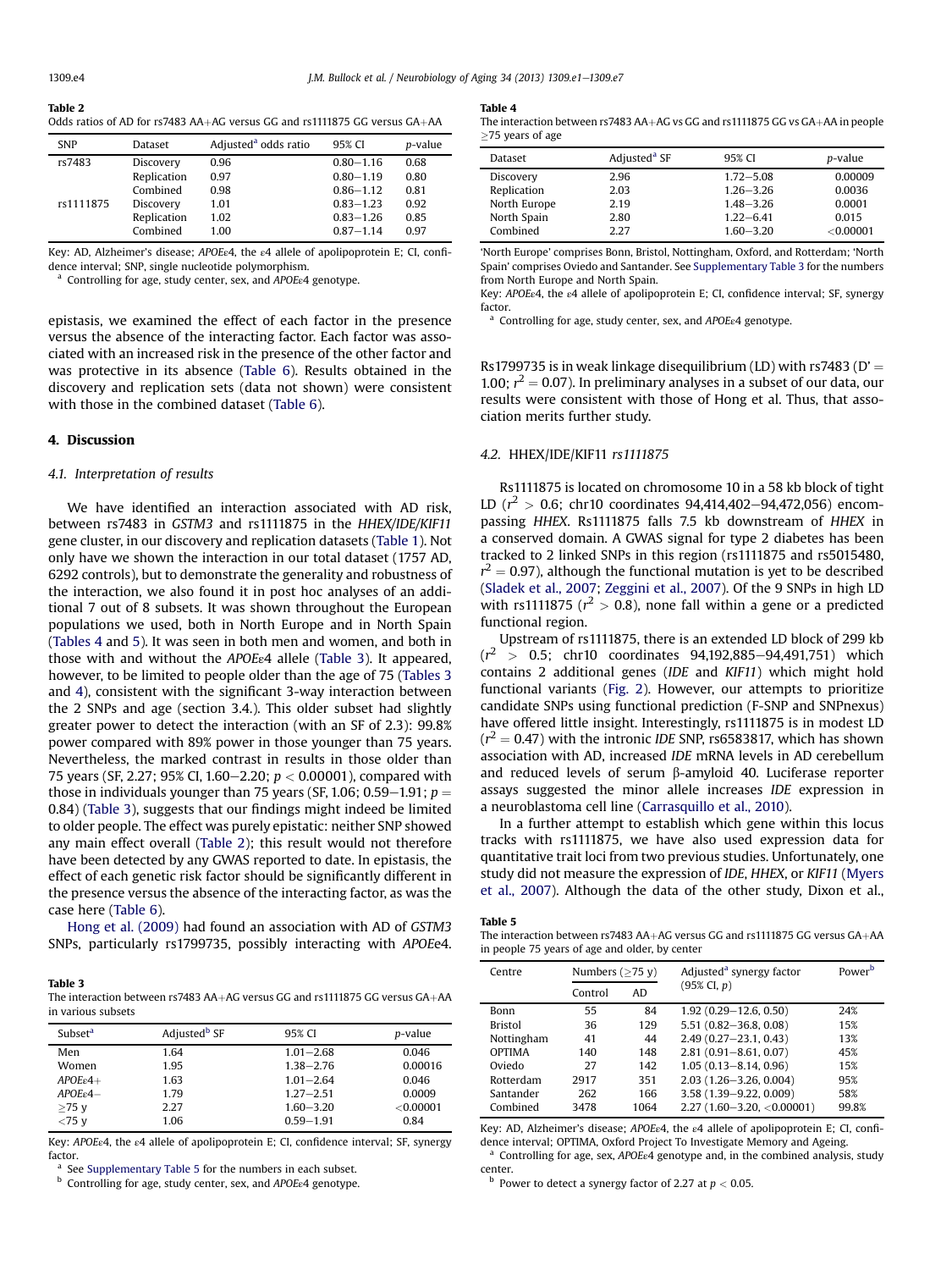<span id="page-4-0"></span>

|--|--|--|--|

Odds ratios of AD for rs7483 AA+AG versus GG and rs1111875 GG versus GA+AA in the presence or absence of each other, in people 75 years of age and older

| Odds ratio of AD for:       | In the subset:  | Numbers      |              | Adjusted <sup>a</sup> odds ratio of AD (95% CI, $p$ ) |
|-----------------------------|-----------------|--------------|--------------|-------------------------------------------------------|
|                             |                 | Controls     | AD.          |                                                       |
| rs7483 AG+AA versus GG      | rs1111875 GG    | AG+AA: 584   | $AG+AA: 222$ | $1.70(1.28 - 2.27, 0.0003)$                           |
|                             |                 | GG: 705      | GG: 175      |                                                       |
|                             | rs1111875 AG+AA | $AG+AA:1164$ | $AG+AA: 315$ | $0.74(0.61 - 0.91, 0.004)$                            |
|                             |                 | GG: 1180     | GG: 429      |                                                       |
| rs1111875 GG versus $AG+AA$ | rs7483 $AG+AA$  | GG: 584      | GG: 222      | $1.49(1.17-1.90, 0.001)$                              |
|                             |                 | AG+AA:1164   | $AG+AA: 315$ |                                                       |
|                             | rs7483 GG       | GG: 705      | GG: 175      | $0.66(0.51 - 0.84, 0.001)$                            |
|                             |                 | $AG+AA:1180$ | $AG+AA: 429$ |                                                       |

Key: AD, Alzheimer's disease; APOEε4, the ε4 allele of apolipoprotein E; CI, confidence interval.

<sup>a</sup> Controlling for age, study center, sex, and APOEε4 genotype.

tagged the expression of IDE, HHEX, and KIF11, none of these were significantly associated with SNPs in this locus [\(Dixon et al., 2007](#page-5-0)). Attempts to look at functional interaction between IDE/HHEX/KIF11 and known AD candidate genes (using FunCoup; [Alexeyenko and](#page-5-0) [Sonnhammer, 2009](#page-5-0)) also failed to elevate the candidacy of any 1 gene.

Though IDE might seem to be the obvious candidate because of its established role in the degradation of  $\beta$ -amyloid, the other 2 genes merit some attention. HHEX has been associated with poor forebrain neurodevelopment in HHEX  $(-/-)$  mutants [\(Martinez](#page-6-0) [Barbera et al., 2000](#page-6-0)). A recent meta-analysis implicated rs1111875, which is 3' of the HHEX gene, in the risk of type 2 diabetes, although the function of this SNP is yet to be assessed ([Wang et al., 2011](#page-6-0)). Type 2 diabetes is itself a risk factor for AD. Members of the kinesin family (KIF) have been implicated in microtubule axonal transport of amyloid precursor protein (APP) from the latter's synthesis sites in the neuronal cell body to the terminus. This activity is afforded by APP binding to the light chain of the KIF protein. Mutant KIF proteins have been studied in mice and a reduced capacity for APP microtubule binding, and thus for transport, was identified [\(Feuk](#page-5-0) [et al., 2005](#page-5-0); [Kamal et al., 2000](#page-6-0)).

Consequently, at present it is not possible to select any particular gene within this extended LD block as the definitive candidate,

despite using a number of bioinformatic approaches; at the moment the evidence supports any or all of these genes being implicated when rs1111875 is used as a tag.

# 4.3. GSTM3 rs7483

Rs7483 is located in the GSTM3 gene and affects transcription of that gene [\(Maes et al., 2010\)](#page-6-0). The GSTM3 protein has long been shown to be related to detoxification of the effects of oxidative stress [\(Mannervik and Danielson, 1988\)](#page-6-0), particularly in the brain [\(Aksenov, 2001](#page-5-0)). Detoxification of a variety of carcinogens takes place in the cytosol of cells via the activity of glutathione S-transferase (GST) enzymes. Polymorphisms in the genes for these enzymes have been linked to certain carcinomas in a variety of populations ([Yengi et al., 1996](#page-6-0)). One report has identified the presence of GSTM1 on the inner membrane of mitochondria in humans ([Gallagher et al., 2006\)](#page-5-0). Based on this study, it has been suggested that GST enzymes might play a role in the detoxification of carcinogens and reactive oxygen species (ROS) in the cytosol and the mitochondria. Consequently, risk alleles at GST loci may also demonstrate altered function and therefore increase the risk of damage from ROS ([Datta et al., 2007](#page-5-0)).



Fig. 2. Linkage disequilibrium (LD) architecture of the locus containing HHEX/KIF11/IDE. Rs1111875, located downstream of HHEX, is in high LD ( $r^2 > 0.8$ ) with single-nucleotide polymorhphisms (SNPs) surrounding HHEX. Upstream of rs1111875 is a large block of modest linkage ( $r^2 > 0.5$ ) encompassing KIF11 and IDE, after which LD is broken down by high recombination (dashed vertical lines). Image generated with SNAP proxy server ([Maes et al., 2010\)](#page-6-0).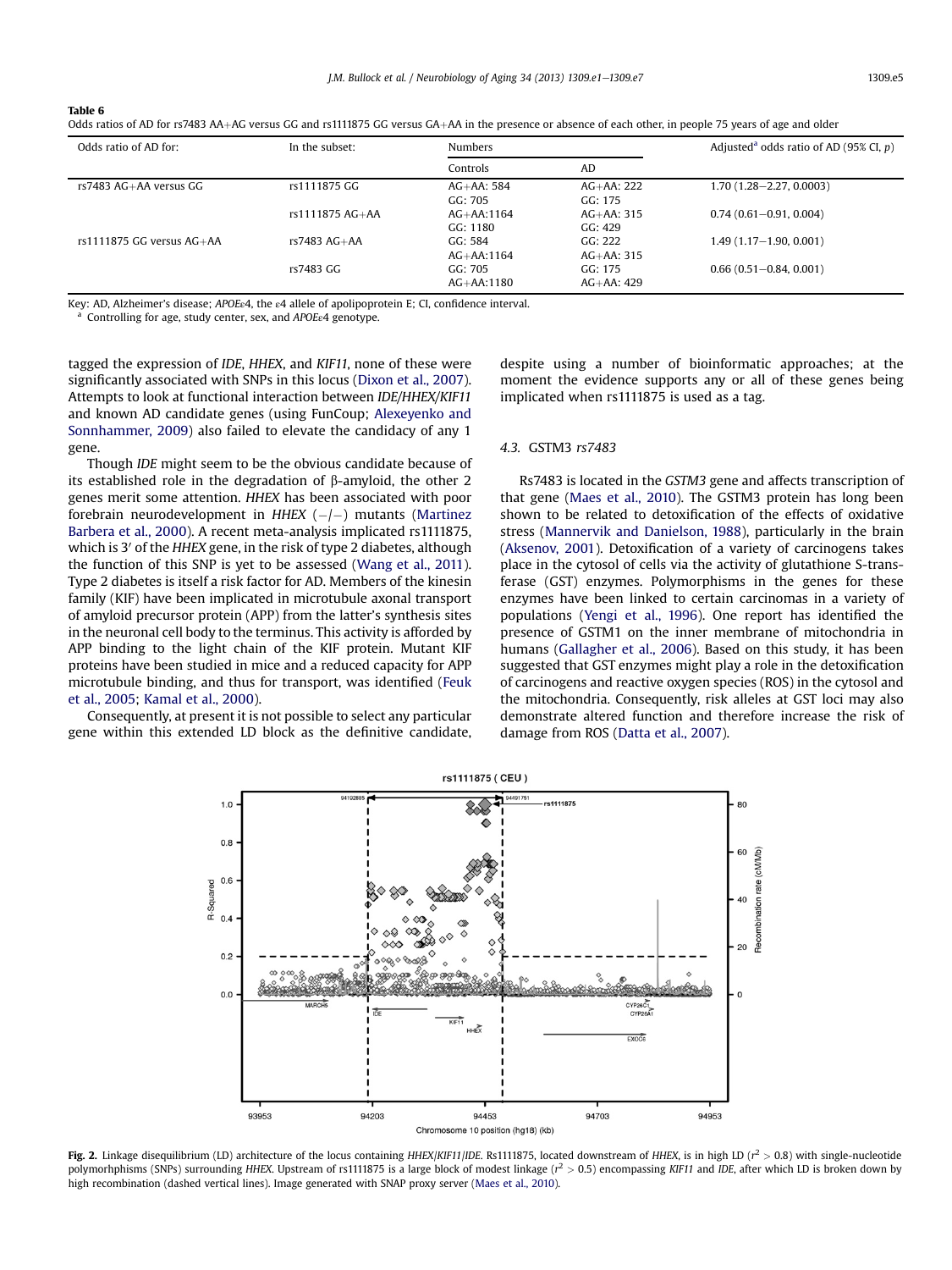<span id="page-5-0"></span>Additionally, increased oxidative stress has been shown to occur with the aging process, and to be particularly prominent in the proteins of AD patient brain tissues (Aksenov, 2001). This is consistent with our finding being limited to people older than the age of 75. The oxidative stress hypothesis for AD affords that axonal transport of mitochondria is functionally impaired, resulting in the production of ROS ([Pappolla et al., 1992](#page-6-0)). Finally, it has been observed that GSTM3 is also expressed in distinct patterns in the brain tissue of AD patients, which is particularly noticeable in the plaques and tangles that are diagnostic of AD and in the activated microglia surrounding those plaques ([Tchaikovskaya et al., 2005\)](#page-6-0). This last observation suggests that inflammation might also be involved in this interaction.

# 5. Conclusions

We have confirmed an interaction between the HHEX/IDE/KIF11 locus (rs1111875) and GSTM3 (rs7483) that is associated with AD risk through replication in 2 cohorts and through post hoc stratification by sex, APOEε4, and geographic region. Post hoc analyses also suggested that the effect was mainly or solely in people older than 75 years. Although we were unable to pinpoint 1 gene in particular from the HHEX/IDE/KIF11 locus as being tagged by rs1111875, it has been shown that IDE is inactivated when subjected to chemically induced oxidative stress [\(Shinall et al., 2005\)](#page-6-0). Given the importance of GST enzymes in the prevention of oxidative stress in the brain, this suggests a potential functional interaction. However, we cannot rule out other possible mechanisms, e.g., inflammation.

Attempts at further replication of these results in European or other ethnic groups should be limited to large datasets, i.e., with at least 1000 cases and 1000 controls. Such datasets would have at least 91% power to replicate the above interaction, assuming similar allelic frequencies as in this study, and a synergy factor of 1.8, whereas datasets with only 200 cases and 200 controls, for instance, would have only 38% power.

#### Disclosure statement

The authors declare that there are no conflicts of interest.

Research ethics approval was obtained by each of the participating groups (Supplementary Table 2). All participants of the study gave informed written consent.

# Acknowledgments

The authors thank the Moulton Charitable Foundation for a grant to fund the Epistasis Project, to all those who have provided support for the individual clinical studies, and to the Alzheimer's Research UK, and the Thomas Willis Oxford Brain Collection for tissue for DNA extraction. G.K.W. was partly funded by the NIHR Biomedical Research Centre Programme, Oxford. UCL Institute of Child Health receives funding from the Department of Health's NIHR Biomedical Research Centres funding scheme. The Centre for Paediatric Epidemiology and Biostatistics also benefits from funding support from the Medical Research Council in its capacity as the MRC Centre of Epidemiology for Child Health (G0400546). The Rotterdam Study is supported by Erasmus Medical Center and Erasmus University, Rotterdam, The Netherlands Organization for Scientific Research (NWO), Netherlands Organization for the Health Research and Development (ZonMw), the Research Institute for Diseases in the Elderly (RIDE), The Netherlands Genomics Initiative, the Ministry of Education, Culture and Science, the Ministry for Health, Welfare and Sports, the European Commission (DG XII), and the Municipality of Rotterdam. The generation and management of GWAS genotype data for the Rotterdam Study is supported by

the Netherlands Organisation of Scientific Research NWO Investments (number 175.010.2005.011, 911-03-012). The contribution of inhabitants, general practitioners, and pharmacists of the Ommoord district to the Rotterdam Study is gratefully acknowledged. The group at Nottingham is funded by Alzheimer's Research UK and the Big Lottery fund. J.M.B. was funded by a Medical Molecular Sciences PhD studentship.

# Supplementary data

Supplementary data associated with this article can be found, in the online version, at [http://dx.doi.org/10.1016/j.neurobiolaging.](http://dx.doi.org/10.1016/j.neurobiolaging.2012.08.010) [2012.08.010.](http://dx.doi.org/10.1016/j.neurobiolaging.2012.08.010)

#### References

- Aksenov, M., 2001. Protein oxidation in the brain in Alzheimer's disease. Neuroscience 103, 373-383.
- Alexeyenko, A., Sonnhammer, E.L.L., 2009. Global networks of functional coupling in eukaryotes from comprehensive data integration. Genome Res. 19, 1107-1116.
- Bateson, W., 1910. Mendel's principles of heredity. Zeitschrift für Induktive Abstammungs- und Vererbungslehre 3, 108-109.
- Bertram, L., Tanzi, R.E., 2004. The current status of Alzheimer's disease genetics: what do we tell the patients? Pharmacol. Res. 50, 385-396.
- Carrasquillo, M.M., Belbin, O., Zou, F., Allen, M., Ertekin-Taner, N., Ansari, M., Wilcox, S.L., Kashino, M.R., Ma, L., Younkin, L.H., Younkin, S.G., Younkin, C.S., Dincman, T.A., Howard, M.E., Howell, C.C., Stanton, C.M., Watson, C.M., Crump, M., Vitart, V., Hayward, C., Hastie, N.D., Rudan, I., Campbell, H., Polasek, O., Brown, K., Passmore, P., Craig, D., McGuinness, B., Todd, S., Kehoe, P.G., Mann, D.M., Smith, A.D., Beaumont, H., Warden, D., Holmes, C., Heun, R., Kölsch, H., Kalsheker, N., Pankratz, V.S., Dickson, D.W., Graff-Radford, N.R., Petersen, R.C., Wright, A.F., Younkin, S.G., Morgan, K., 2010. Concordant association of insulin degrading enzyme gene (IDE) variants with IDE mRNA, Abeta, and Alzheimer's disease. PloS One 5, e8764.
- Chelala, C., Khan, A., Lemoine, N.R., 2009. SNPnexus: a web database for functional annotation of newly discovered and public domain single nucleotide polymorphisms. Bioinformatics 25, 655-661.
- Combarros, O., Cortina-Borja, M., Smith, A.D., Lehmann, D.J., 2009. Epistasis in sporadic Alzheimer's disease. Neurobiol. Aging 30, 1333-1349.
- Combarros, O., van Duijn, C.M., Hammond, N., Belbin, O., Arias-Vásquez, A., Cortina-Borja, M., Lehmann, M.G., Aulchenko, Y.S., Schuur, M., Kölsch, H., Heun, R., Wilcock, G.K., Brown, K., Kehoe, P.G., Harrison, R., Coto, E., Alvarez, V., Deloukas, P., Mateo, I., Gwilliam, R., Morgan, K., Warden, D.R., Smith, A.D., Lehmann, D.J., 2009. Replication by the Epistasis Project of the interaction between the genes for IL-6 and IL-10 in the risk of Alzheimer's disease. J. Neuroinflammation 6, 22.
- Combarros, O., Warden, D.R., Hammond, N., Cortina-Borja, M., Belbin, O., Lehmann, M.G., Wilcock, G.K., Brown, K., Kehoe, P.G., Barber, R., Coto, E., Alvarez, V., Deloukas, P., Gwilliam, R., Heun, R., Kölsch, H., Mateo, I., Oulhaj, A., Arias-Vásquez, A., Schuur, M., Aulchenko, Y.S., Ikram, M.A., Breteler, M.M., van Duijn, C.M., Morgan, K., Smith, A.D., Lehmann, D.J., 2010. The dopamine betahydroxylase -1021C/T polymorphism is associated with the risk of Alzheimer's disease in the Epistasis Project. BMC Med. Genet. 11, 162.
- Cortina-Borja, M., Smith, A.D., Combarros, O., Lehmann, D.J., 2009. The synergy factor: a statistic to measure interactions in complex diseases. BMC Res. Notes 2, 105.
- Datta, S., Majumder, M., Biswas, N., Sikdar, N., 2007. Increased risk of oral cancer in relation to common Indian mitochondrial polymorphisms and Autosomal GSTP1 locus. Cancer 110, 1991-1999.
- Dixon, A.L., Liang, L., Moffatt, M.F., Chen, W., Heath, S., Wong, K.C., Taylor, J., Burnett, E., Gut, I., Farrall, M., Lathrop, G.M., Abecasis, G.R., Cookson, W.O., 2007. A genomewide association study of global gene expression. Nat. Genet. 39, 1202 $-1207$ .
- Feuk, L., McCarthy, S., Andersson, B., Prince, J.A., Brookes, A.J., 2005. Mutation screening of a haplotype block around the insulin degrading enzyme gene and association with Alzheimer's disease. Am. J. Med. Genet. B Neuropsychiatr. Genet. 136B, 69-71.
- Gallagher, E.P., Gardner, J.L., Barber, D.S., 2006. Several glutathione S-transferase isozymes that protect against oxidative injury are expressed in human liver mitochondria. Biochem. Pharmacol. 71, 1619-1628.
- Harold, D., Abraham, R., Hollingworth, P., Sims, R., Gerrish, A., Hamshere, M.L., Pahwa, J.S., Moskvina, V., Dowzell, K., Williams, A., Jones, N., Thomas, C., Stretton, A., Morgan, A.R., Lovestone, S., Powell, J., Proitsi, P., Lupton, M.K., Brayne, C., Rubinsztein, D.C., Gill, M., Lawlor, B., Lynch, A., Morgan, K., Brown, K.S., Passmore, P.A., Craig, D., McGuinness, B., Todd, S., Holmes, C., Mann, D., Smith, A.D., Love, S., Kehoe, P.G., Hardy, J., Mead, S., Fox, N., Rossor, M., Collinge, J., Maier, W., Jessen, F., Schürmann, B., van den Bussche, H., Heuser, I., Kornhuber, J., Wiltfang, J., Dichgans, M., Frölich, L., Hampel, H., Hüll, M., Rujescu, D., Goate, A.M., Kauwe, J.S., Cruchaga, C., Nowotny, P., Morris, J.C., Mayo, K., Sleegers, K., Bettens, K., Engelborghs, S., De Deyn, P.P., Van Broeckhoven, C., Livingston, G., Bass, N.J., Gurling, H., McQuillin, A., Gwilliam, R., Deloukas, P., Al-Chalabi, A., Shaw, C.E., Tsolaki, M., Singleton, A.B., Guerreiro, R.,